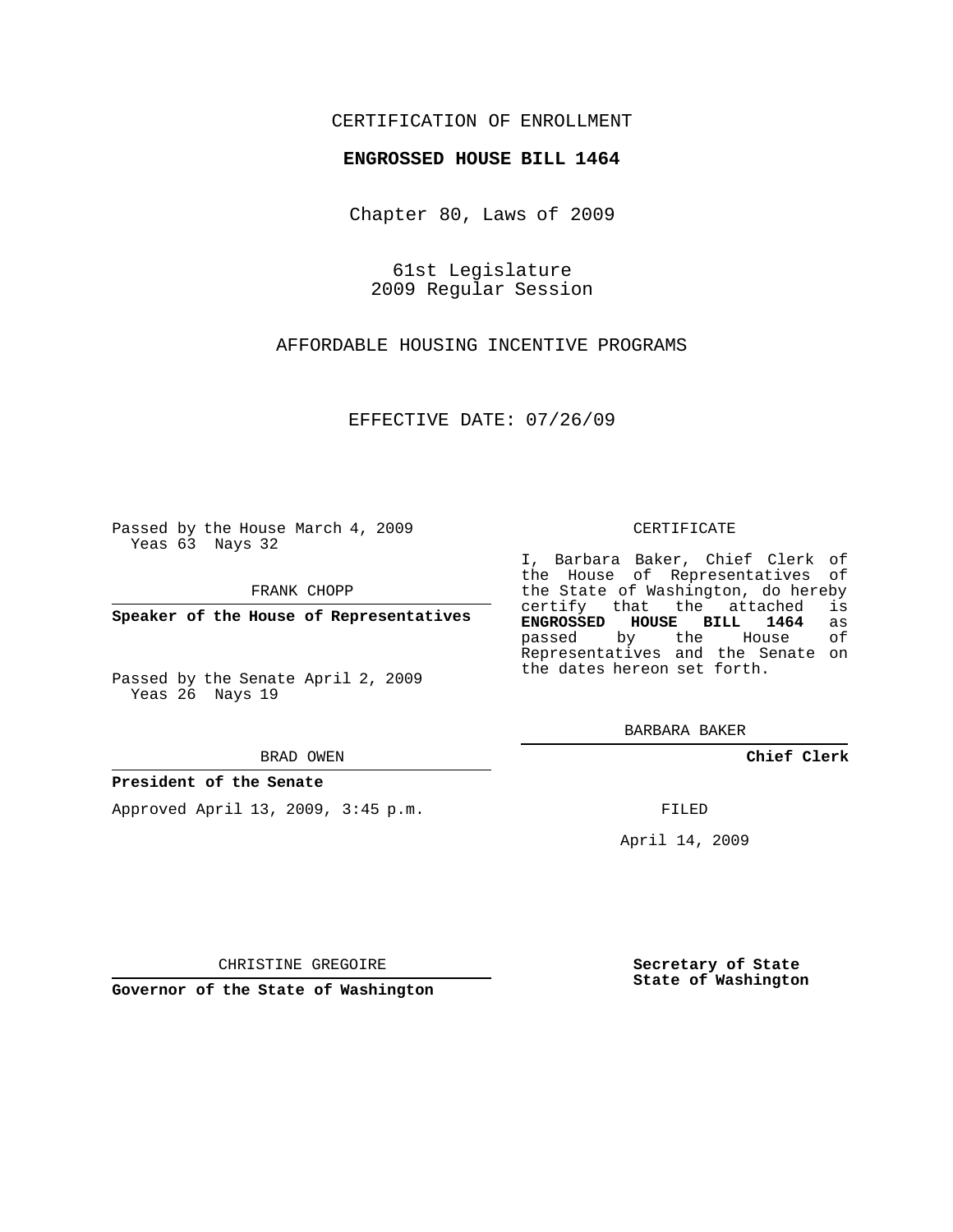# **ENGROSSED HOUSE BILL 1464** \_\_\_\_\_\_\_\_\_\_\_\_\_\_\_\_\_\_\_\_\_\_\_\_\_\_\_\_\_\_\_\_\_\_\_\_\_\_\_\_\_\_\_\_\_

\_\_\_\_\_\_\_\_\_\_\_\_\_\_\_\_\_\_\_\_\_\_\_\_\_\_\_\_\_\_\_\_\_\_\_\_\_\_\_\_\_\_\_\_\_

Passed Legislature - 2009 Regular Session

## **State of Washington 61st Legislature 2009 Regular Session**

**By** Representatives Springer, Ormsby, Orwall, Eddy, Ericks, Nelson, Kagi, Dickerson, Morrell, Wood, and Goodman

Read first time 01/21/09. Referred to Committee on Local Government & Housing.

 1 AN ACT Relating to affordable housing incentive programs; and 2 amending RCW 36.70A.540.

3 BE IT ENACTED BY THE LEGISLATURE OF THE STATE OF WASHINGTON:

 4 **Sec. 1.** RCW 36.70A.540 and 2006 c 149 s 2 are each amended to read 5 as follows:

 (1)(a) Any city or county planning under RCW 36.70A.040 may enact or expand affordable housing incentive programs providing for the development of low-income housing units through development regulations 9 or conditions on rezoning or permit decisions, or both, on one or more of the following types of development: Residential; commercial; industrial; or mixed-use. An affordable housing incentive program may include, but is not limited to, one or more of the following:

13 (i) Density bonuses within the urban growth area;

14 (ii) Height and bulk bonuses;

- 15 (iii) Fee waivers or exemptions;
- 16 (iv) Parking reductions; or

```
17 (v) Expedited permitting((<del>, conditioned on provision of low-income</del>
18 housing units; or
```

```
19 (vi) Mixed use projects)).
```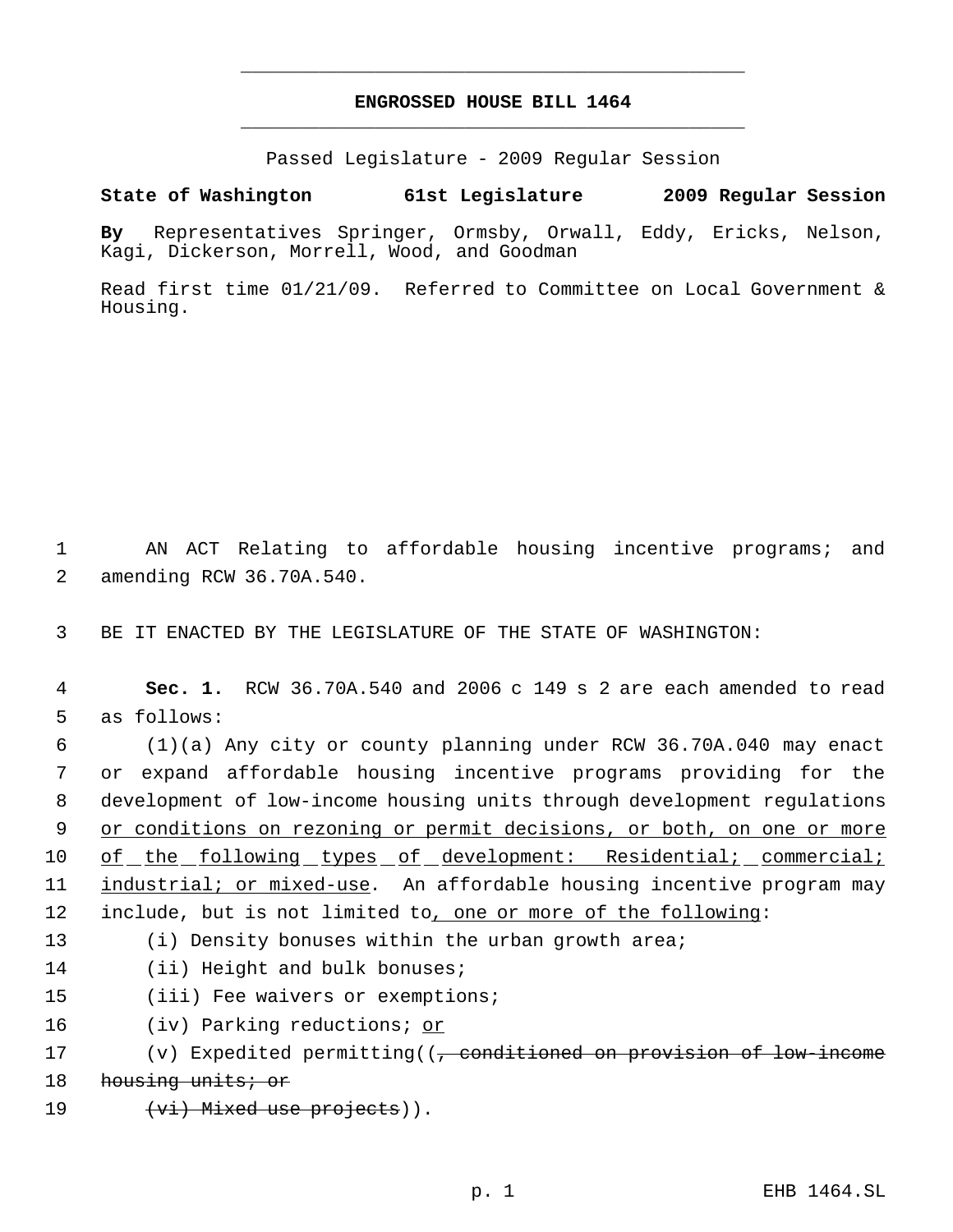(b) The city or county may enact or expand such programs whether or not the programs may impose a tax, fee, or charge on the development or construction of property.

 (c) If a developer chooses not to participate in an optional affordable housing incentive program adopted and authorized under this section, a city, county, or town may not condition, deny, or delay the issuance of a permit or development approval that is consistent with zoning and development standards on the subject property absent incentive provisions of this program.

 (2) Affordable housing incentive programs enacted or expanded under this section shall comply with the following:

 (a) The incentives or bonuses shall provide for the 13 ((construction)) development of low-income housing units;

 (b) Jurisdictions shall establish standards for low-income renter or owner occupancy housing, including income guidelines consistent with local housing needs, to assist low-income households that cannot afford market-rate housing. Low-income households are defined for renter and owner occupancy program purposes as follows:

 (i) Rental housing units to be developed shall be affordable to and occupied by households with an income of fifty percent or less of the 21 county median family income, adjusted for family size; ((and))

 (ii) Owner occupancy housing units shall be affordable to and occupied by households with an income of eighty percent or less of the county median family income, adjusted for family size. The legislative authority of a jurisdiction, after holding a public hearing, may 26 establish lower income levels( $(-)$ ) i and

27 (iii) The legislative authority of a jurisdiction, after holding a public hearing, may also establish higher income levels for rental housing or for owner occupancy housing upon finding that higher income levels are needed to address local housing market conditions. The higher income level for rental housing may not exceed eighty percent of the county area median family income. The higher income level for owner occupancy housing may not exceed one hundred percent of the county area median family income. These established higher income 35 levels ((must be)) are considered "low-income" for the purposes of this section;

 (c) The jurisdiction shall establish a maximum rent level or sales price for each low-income housing unit developed under the terms of a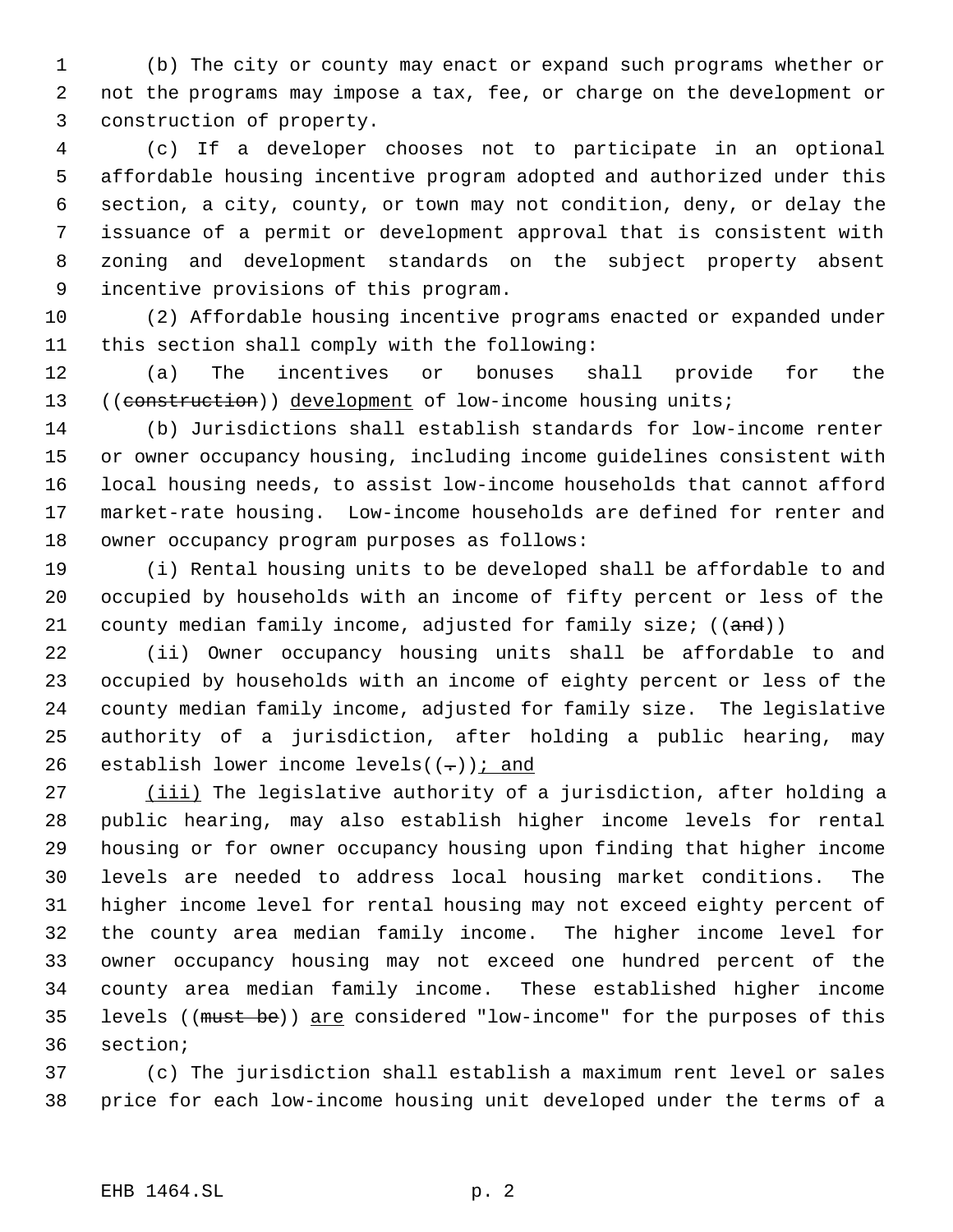program and may adjust these levels or prices based on the average size of the household expected to occupy the unit. For renter-occupied housing units, the total housing costs, including basic utilities as determined by the jurisdiction, may not exceed thirty percent of the income limit for the low-income housing unit;

 (d) Where a developer is utilizing a housing incentive program 7 authorized under this section to develop market rate housing, and is 8 developing low-income housing to satisfy the requirements of the 9 housing incentive program, the low-income housing units shall be provided in a range of sizes comparable to those units that are available to other residents. To the extent practicable, the number of bedrooms in low-income units must be in the same proportion as the 13 number of bedrooms in units within the entire ((building)) development. The low-income units shall generally be distributed throughout the ((building, except that units may be provided in an adjacent building. 16 The-low-income-units-shall)) development and have substantially the 17 same functionality as the other units in the ((building or buildings)) development;

 (e) Low-income housing units developed under an affordable housing incentive program shall be committed to continuing affordability for at least fifty years. A local government, however, may accept payments in lieu of continuing affordability. The program shall include measures to enforce continuing affordability and income standards applicable to low-income units constructed under this section that may include, but are not limited to, covenants, options, or other agreements to be executed and recorded by owners and developers;

 (f) Programs authorized under subsection (1) of this section may apply to part or all of a jurisdiction and different standards may be 29 applied to different areas within a jurisdiction or to different types 30 of development. Programs authorized under this section may be modified to meet local needs and may include provisions not expressly provided 32 in this section or RCW 82.02.020;  $((and))$ 

 (g) Low-income housing units developed under an affordable housing 34 incentive program are encouraged to be provided within ((market-rate 35 housing)) developments for which a bonus or incentive is provided. 36 However, programs may allow units to be provided in  $((an adjacent)) a$  building ((and)) located in the general area of the development for which a bonus or incentive is provided; and